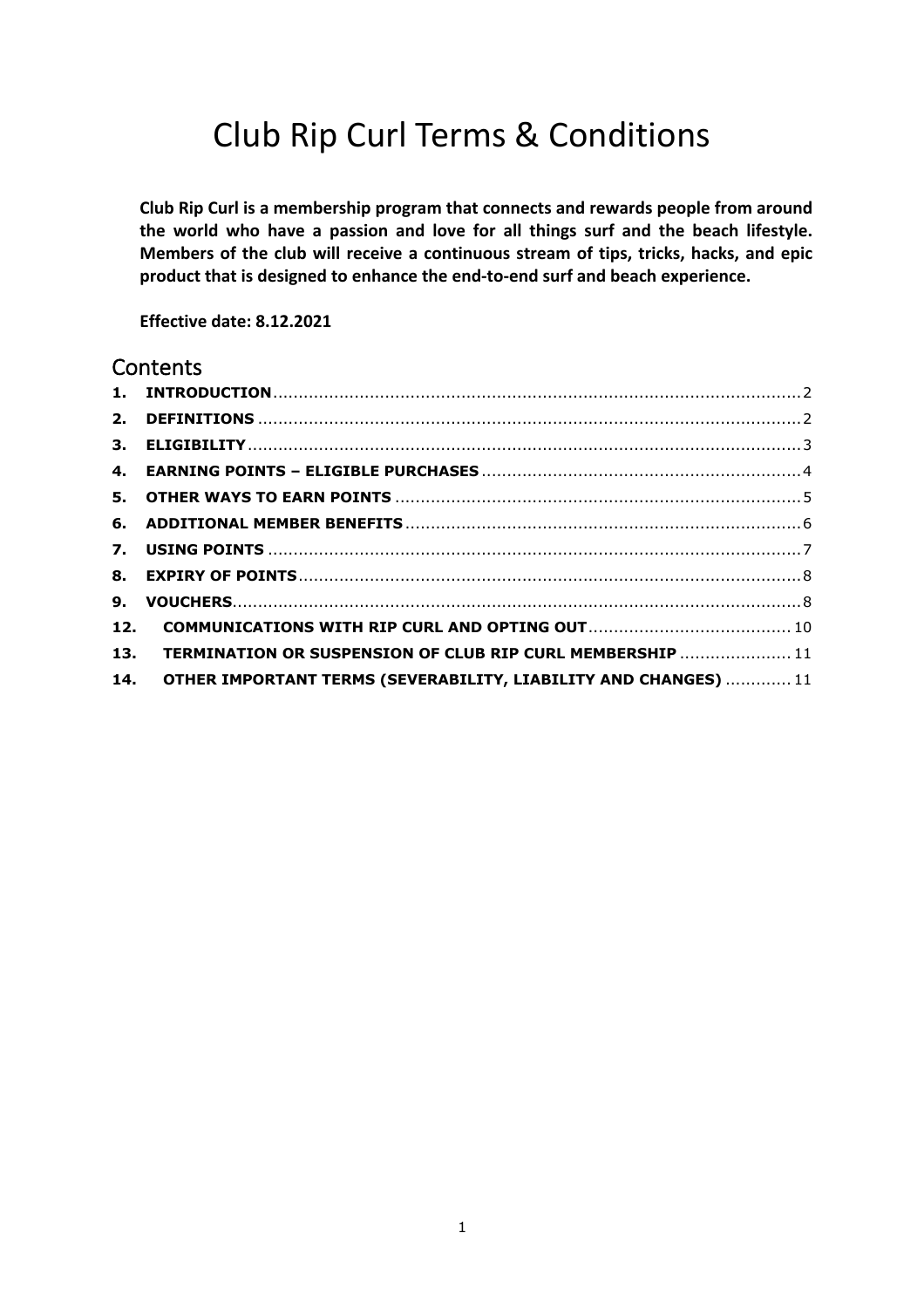## **1. INTRODUCTION**

- 1.1. These Terms and Conditions form the basis of Club Rip Curl. Members are responsible for reading and understanding the Terms.
- 1.2. Terms are effective from the effective Date specified above and may be amended by Rip Curl from time to time. The current Terms and Conditions are those available at https://www.ripcurl.com/au/
- 1.3. All Members are bound by these Terms.

## **2. DEFINITIONS**

In these Terms, where capitalised, the following terms have the meaning given to them below, unless the context otherwise requires:

- 2.1. **Activity** means any transaction or actions under which Points are earned by a Member or under which Points are used or redeemed by a Member in accordance with these Terms.
- 2.2. **Benefit** means a benefit which accrues to a Member as Member pursuant to these Terms and includes the earning of Points, the use of Points and any other benefits provided to Members.
- 2.3. **Club Rip Curl Account** or **Member Account** means the dashboard record of the Member's Membership, which is available to the Member online at https://www.ripcurl.com/au , which will include the Member's information, profile and Points Balance including a record of Ponts earnt and Points used by the Member.
- 2.4. **Dollars**, **cents** and **\$** mean the amount identified in the local currency of the Member based on the address in their Member Account (ie NZD in the case of New Zealand Members, and AUD in the case of Australian Members).
- 2.5. **Eligible Family Member** of a Member means any person related to that Member in any of the ways described below:
	- a. Husband/Wife
	- b. Parent/Step-parent
	- c. Domestic Partner/De Facto
	- d. Child, including foster and step-child
	- e. Brother/Sister
	- f. Half Brother/Half Sister
- 2.6. **Eligible Persons** means individuals who are Australian and New Zealand residents.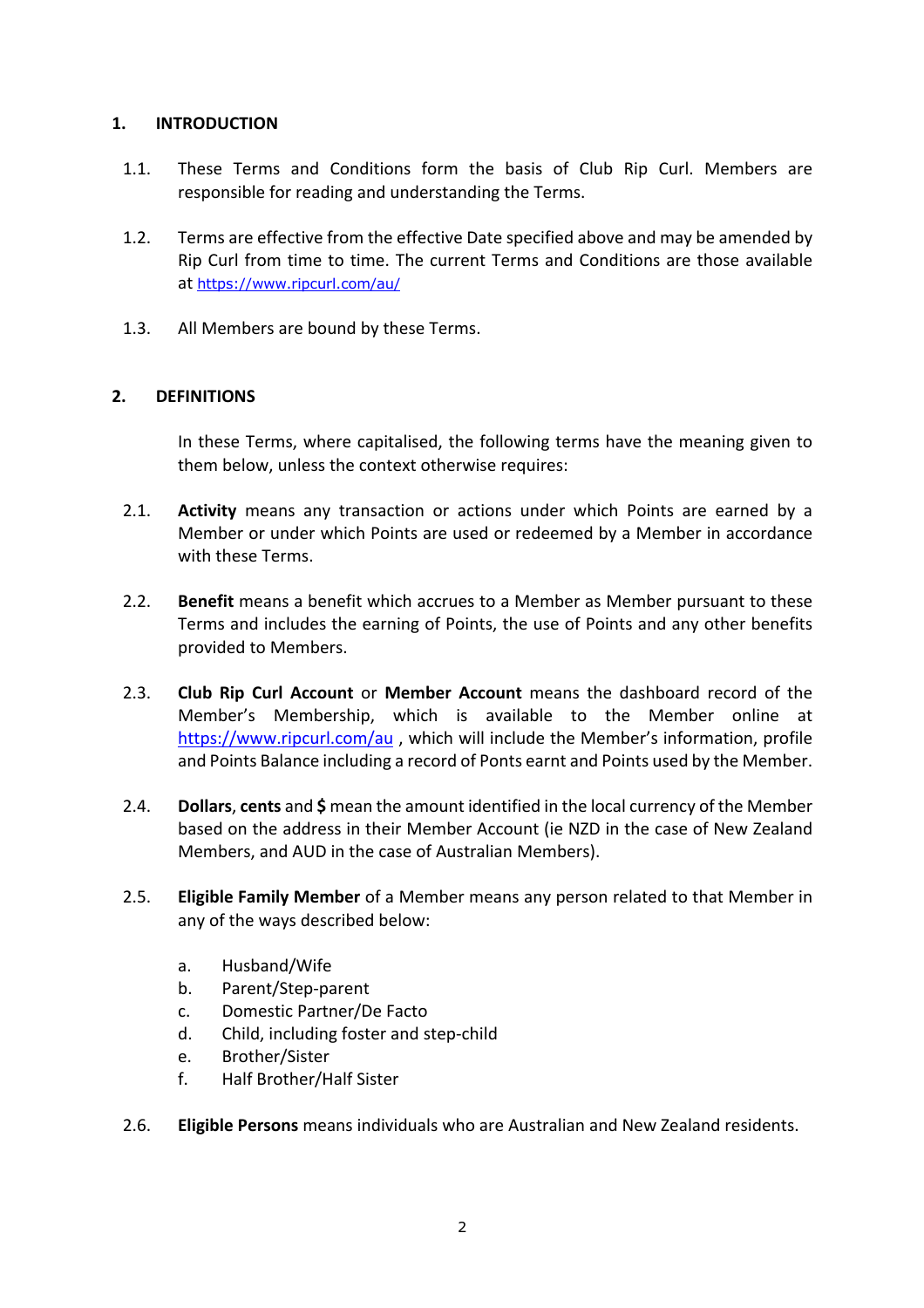- 2.7. **Eligible Purchase** means a purchase by a Member at retail level (and not for resale) of:
	- a. Any product from a Rip Curl Store; or
	- b. A "Rip Curl" branded product from a Multibrand Store.
- 2.8. **Eligible Stores** are Rip Curl Stores and Multibrand Stores.
- 2.9. **Membership** means membership of Club Rip Curl.
- 2.10. **Member** means a current member of Club Rip Curl.
- 2.11. **Multibrand Store** means any physical or online multi brand retail store which sells products including Rip Curl products to ultimate consumers and that sells genuine new Rip Curl products purchased directly from Rip Curl Pty Ltd.
- 2.12. **Terms** means these Terms and Conditions as in force from time to time.
- 2.13. **Points** means Club Rip Curl points generated by members in accordance with these Terms.
- 2.14. **Points Balance** means the running balance of Points held by a Member from time to time as reflected in the Member's Club Rip Curl Account, recognising Points earnt less Points used/redeemed, in accordance with these Terms.
- 2.15. **Points Value** means the monetary value based on which Points are redeemed, being 100 Points equates to 5 cents (\$0.05).
- 2.16. **Rip Curl** means Rip Curl Proprietary Limited ABN 40 004 838 064 and its related bodies corporate, and where the context requires, the Rip Curl brand.
- 2.17. **Rip Curl Store** means:
	- a. Rip Curl branded Flagship & Outlet physical stores located in Australia and New Zealand https://www.ripcurl.com/au/stores.html (Rip Curl Physical Stores);
	- b. Rip Curl owned Rip Curl branded ecommerce websites at https://www.ripcurl.com/au ("Rip Curl Online Stores".

## **3. ELIGIBILITY**

3.1. Club Rip Curl membership is available to Eligible Persons only. Eligible Persons can become Members of Club Rip Curl by signing up to the Club and providing the information requested. You can sign up in a Rip Curl Physical Store, online at our website, via our Search GPS Watch app, or by contacting our Customer Support Team.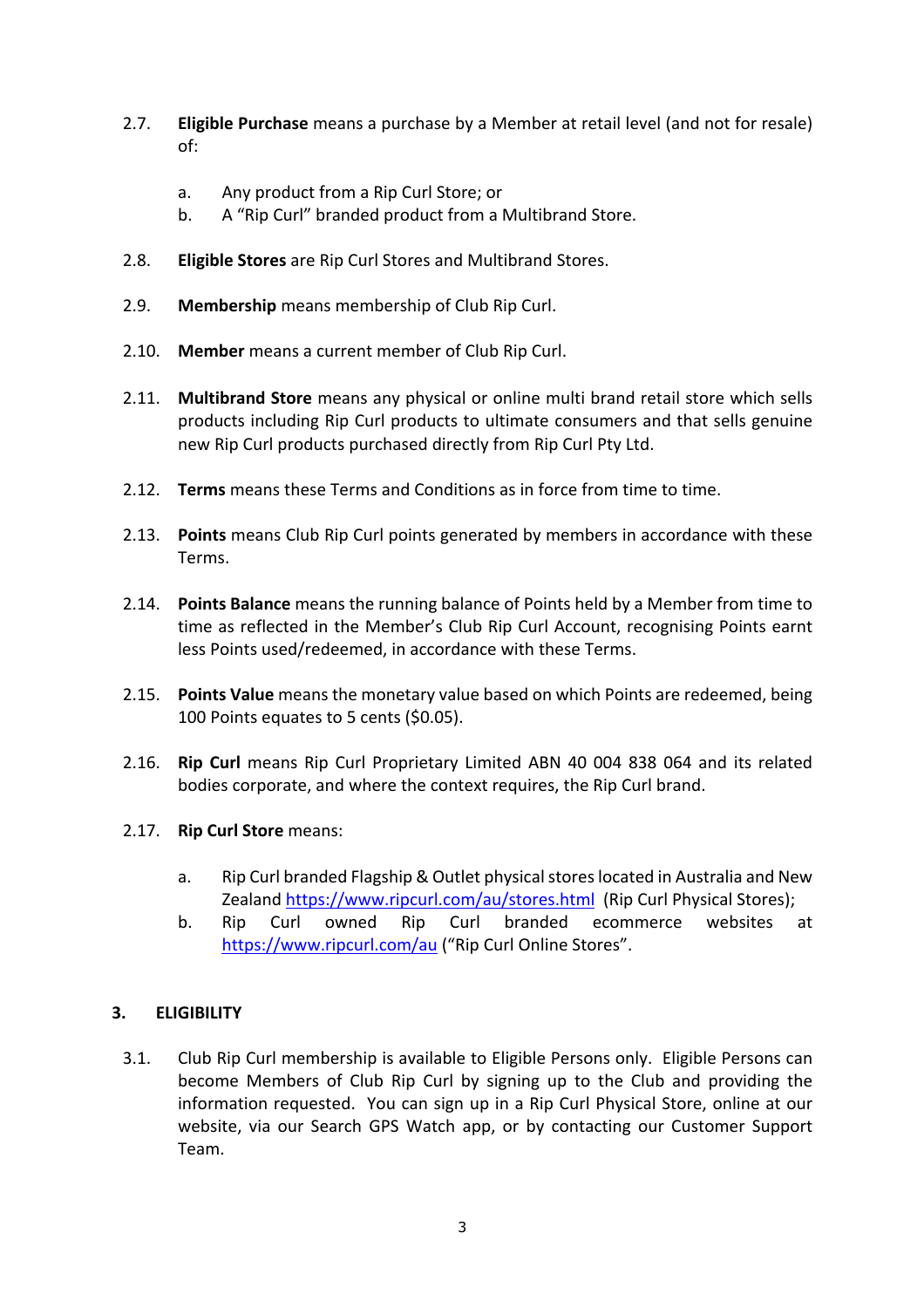- 3.2. No purchase is required to become a Member.
- 3.3. To be eligible for Club Rip Curl membership you must be a resident of Australia or New Zealand and Points can only be earnt or used in Australia and New Zealand. Dollar amounts referred to in these Terms are AUD for Australian members and transactions and NZD for New Zealand members and transactions.
- 3.4. Items purchased using Points or a Club Rip Curl Benefit may not be resold for profit.
- 3.5. Club Rip Curl eligibility is restricted to one Membership per Eligible Person. You must use a genuine name, current address, contact number and date of birth (as well as other up to date and correct information as requested) in connection with your Club Rip Curl account.
- 3.6. Members must advise Rip Curl of any change of name, address, email or other details provided as soon as practical after the change by updating their Member Account. Written proof may be required for any change. Rip Curl is not responsible for any failure by a Member to update or keep current and accurate their Member details.
- 3.7. Rip Curl reserves the right to require such further information or evidence from Members or applicants for Membership as it deems necessary to administer Club Rip Curl and ensure that Members are eligible for Membership and entitled to their Points Balance.
- 3.8. Rip Curl may in its absolute discretion refuse to grant any person (including an Eligible Person) Membership or terminate any Member's Membership.

## **4. EARNING POINTS – ELIGIBLE PURCHASES**

- 4.1. For every dollar that you spend on an Eligible Purchase as a Member, you will receive one hundred Points meaning 100 Points are earned for every \$1.00 of an Eligible Purchase. The spend includes GST where applicable. Points are not rounded in any way, for example an Eligible Purchase of \$79.95 will grant the user 7,995 Points.
- 4.2. Points from Eligible Purchases will be applied based on the allocated final retail price actually paid after any discount (including GST if applicable). Discounts applied to the total purchase price paid to multiple products purchased will be applied to all products equally. Points are earned on the dollar amount actually spent on the Eligible Purchase and are not earned to the extent Points, Vouchers or gift certificates are utilised.
- 4.3. For your purchase from Rip Curl Stores to automatically add to your Points Balance, you must identify yourself as a Club Rip Curl Member at the time of making your purchase, either by notifying our store staff at a Rip Curl Physical Store or by logging into your Club Rip Curl Account prior to checking out on Rip Curl Online Store.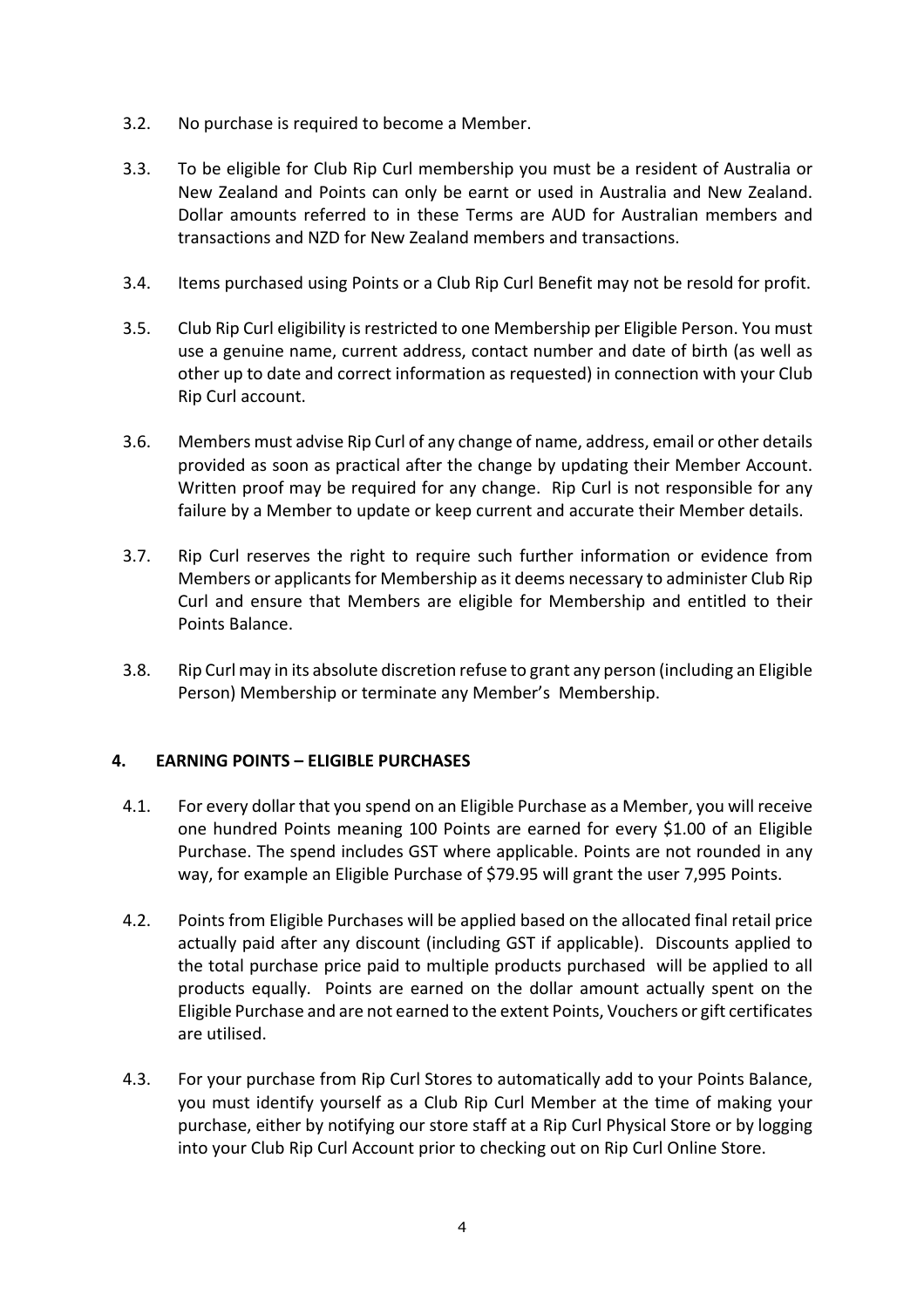- 4.4. For your purchase of Rip Curl products from Multibrand Stores, or from a Rip Curl store if you do not identify yourself at the time of purchase, to add to your Points Balance you must verify your purchase within 6 months of the purchase date by following a simple process, accessable through your Member Account which will include providing a copy of the tax invoice confirming the receipt of the Rip Curl products and identifying the price paid.
- 4.5. If you return a product on which Points have been earned for a refund, the amount refunded will be deducted from your total accumulated spend and Points balance. Members must identify themselves as Members when returning such products via Rip Curl Stores. If Points have been earned on the purchase of a Rip Curl product from a Wholesale Store, and that product is subsequently returned, Members agree to follow the process in clause 4.4 above and provide details of the return to have the relevant Points deducted from your Points Balance.

#### **5. OTHER WAYS TO EARN POINTS**

Club Rip Curl members can also earn Points, in addition to Eligible Purchases, in the ways set out in this section. The below measures may be offered in Rip Curl's absolute discretion from time to time, may be suspended or terminated at any time, and may be offered on such terms and conditions as Rip Curl determines. Rip Curl may also in its absolute discretion decide to offer members additional ways to earn Points and any such offers will be on the terms and conditions advised by Rip Curl.

#### **5.1. Surfing via Rip Curl Search GPS watch**

- a. Members who own and are registered users of a Rip Curl Search GPS watch and related app will be rewarded with 200 Points per wave surfed by them and captured on their Search GPS watch and uploaded to the Search GPS app, when uploaded to the app.
- b. Rip Curl may from time to time and on such conditions as it in its absolute discretion determines, offer other potential Points earning offers for Rip Curl Search GPS watch users related to different criteria it may identify (for example number of surfs, duration of a surf, size of swell, wave speed or other criteria it identifies from time to time), and may extend this offer to other GPS based surfing devices.
- c. Points earnt by a Member through any surfing statistics uploaded to the Search GPS Watch app are capped at 40,000 Points for any calendar month.
- d. Points will only be earned for waves actually surfed by the Member (or other criteria identified as relevant) and recognised on the Search GPS Watch app. Rip Curl reserves the right to in its absolute discretion to not recognise data uploaded on a Search GPS watch or app as generating any Points, including where it has any reason to suspect fraud or manipulation. Note that the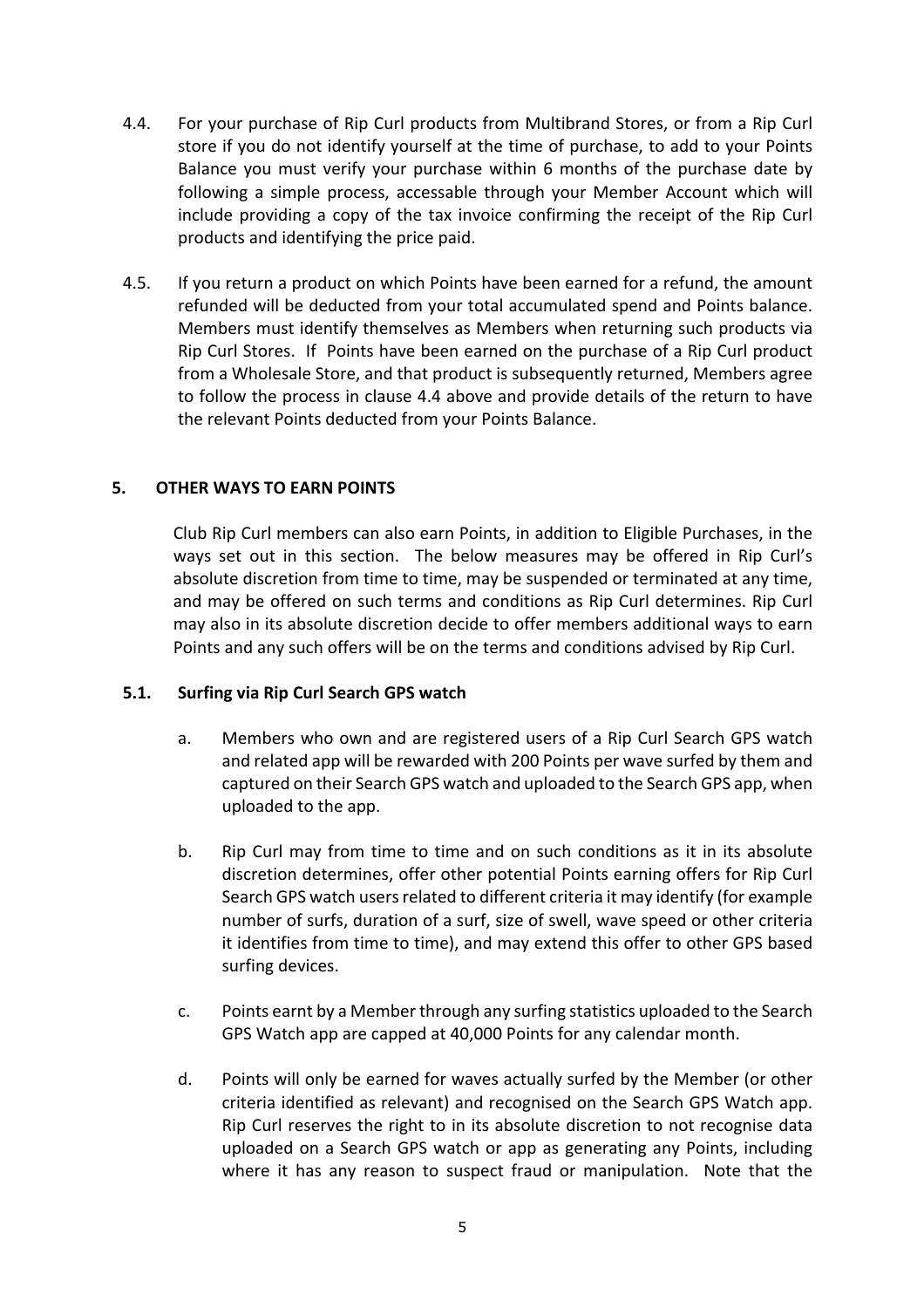accuracy of the GPS service and collection and recognition of measures by the GPS Watch and app is not warranted – see Search GPS Watch and App Terms and Conditions https://searchgps.ripcurl.com/welcome/terms-andconditions.html

e. Rip Curl may on such conditions as it in its absolute discretion determines, extend this benefit benefit to other applicable devices and related apps, including but not limited to, Garmin, Nixon, Wahoo and Apple watches.

## **5.2. Product Reviews**

a. Rip Curl may from time to time incentivise Members by inviting them to undertake online product reviews of its products that they have purchased with rewards of [up to] 10,000 Points for completion of such reviews. Such incentive offers will be made in Rip Curl's absolute discretion and will be subject to such specific additional terms and conditions as Rip Curl identifies (but which will not be based on the rating of or comments in the review).

#### **5.3. Member get Member**

- a. Rip Curl may from time to time, in its absolute discretion and on such conditions as it requires, incentivise members to help us acquire new Club Rip Curl Members with awards of [up to] 10,000 Points.
- b. In the instance that the acquisition of new Club Rip Curl Members is incentivised, the referee must become a Club Rip Curl Member and complete their registration in full, including their Club Rip Curl Profile, in order for the incentive to be granted to the referrer.

## **5.4. Bonus Points Offers**

a. Rip Curl may from time to time, in its absolute discretion and on such conditions as it requires, offer additional or bonus Points at significant times or for milestones it identifies.

## **6. ADDITIONAL MEMBER BENEFITS**

As well as earning Points, Club Rip Curl members will enjoy the following Benefits:

6.1. Digital Membership Card: A digital card will be made available to members for download which will be able to be saved to the digital wallet of applicable telephones and devices. Physical membership cards will not be issued. Your Membership Card will allow you to be recognised as a Member at point of sale in any Rip Curl Physical Store.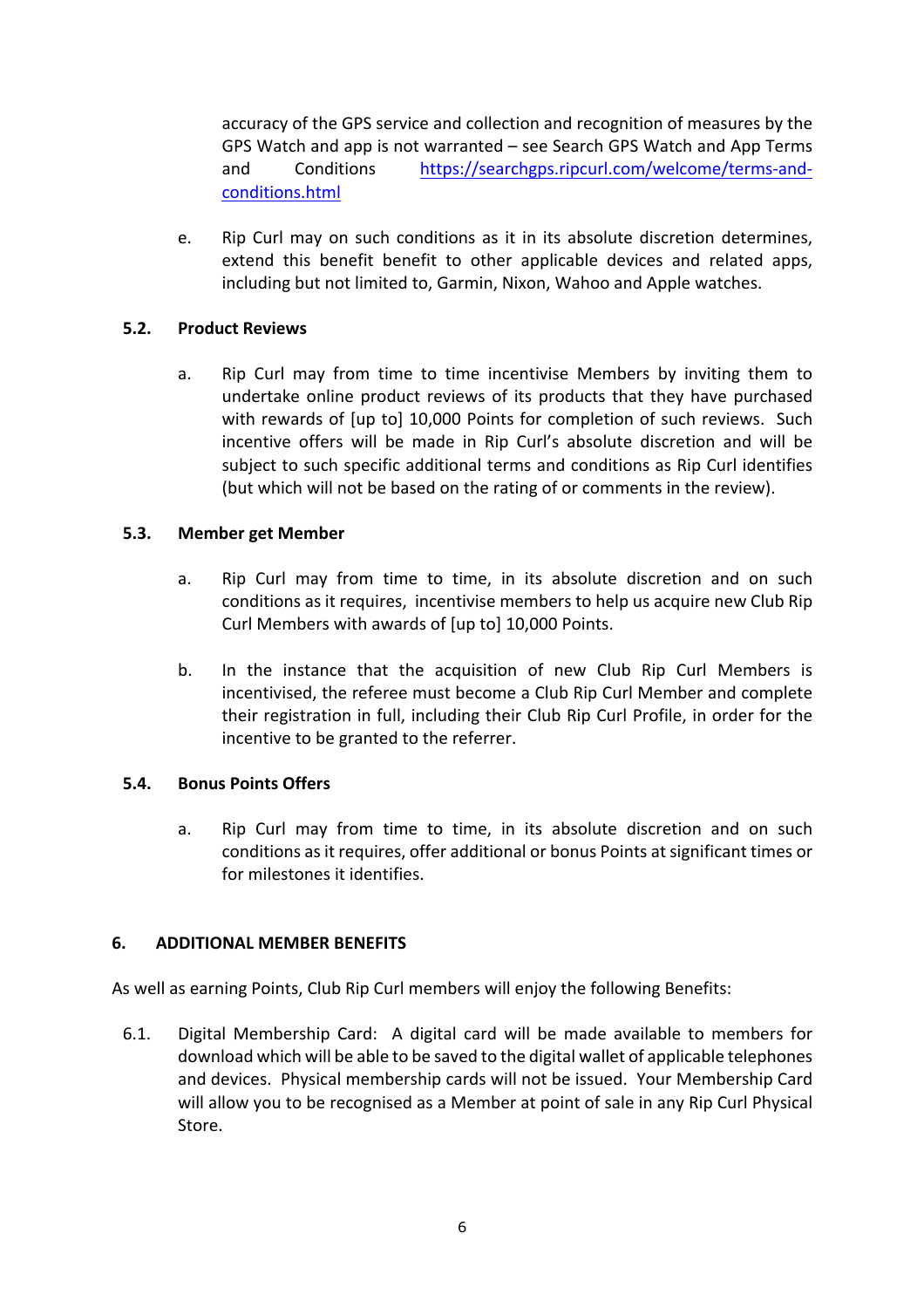- 6.2. Surf lessons and coaching: A three-month free membership to 'Rip Curl Surf Better Now' online surf school that delivers coaching content tailored to the nominated surfing ability of the member. This offer will be valid for a maximum period of 12 months from the initial date of member sign up.
- 6.3. Annual Birthday Gift: members will receive a \$20 Voucher for purchases of Rip Curl products from Rip Curl Stores. This birthday voucher will be an electronic voucher with a 30 day expiry and will be on such terms and conditions as to its use that Rip Curl advises.
- 6.4. Free online shipping: Members will receive free shipping within Australian and New Zealand for online purchases from the Rip Curl websites. Does not include express delivery.
- 6.5. Extended No Fault Returns: Members will be able to utilise Rip Curl's "change of mind" return right (see online terms and conditions) for 40 days from purchase (unlike standard 30 days).
- 6.6. Grassroots Surf and Beach Organisations support: Members will be able to nominate a Boardriders Club or Surf Lifesaving Club of which they are members, and Rip Curl will match the annual amount of Points accumulated (ie the gross number of Points added to the member's Points balance, ignoring use of Points) with a Points donation to that Club for the purchase of products or experiences by its members.
- 6.7. Priority Viewing of Ranges, Products and Offers: Members may receive early visibility of new ranges, products and offers 48 hours before the public.
- 6.8. Family Points Pooling: Eligible Family Members will be able to combine Points for use in a consolidated manner by following simple process accessed in your Member Account. Family Points may be combined and utilised to purchase higher value products or experiences than single family member Points balances may allow. Family Points Pooling will be limited to a maximum of 6 Eligible Family Members.
- 6.9. Wetsuit Recycling Voucher: Rip Curl may announce an annual Member Wetsuit recycling amnesty day or days on which members can bring into identified Rip Curl stores any number of old wetsuits of any brand, to be recycled under Rip Curl's wetsuit recycling program and receive a \$20 Wetsuit Recycling Voucher.
- 6.10. Goodbye receipts: electronic receipts will be retained against Members Accounts for purchases made as a Member (which earn or use Points) so Members will not need to keep physical receipts for warranties or returns for these transactions.

## **7. USING POINTS**

Members can use Points included in their Points Balance in the following ways: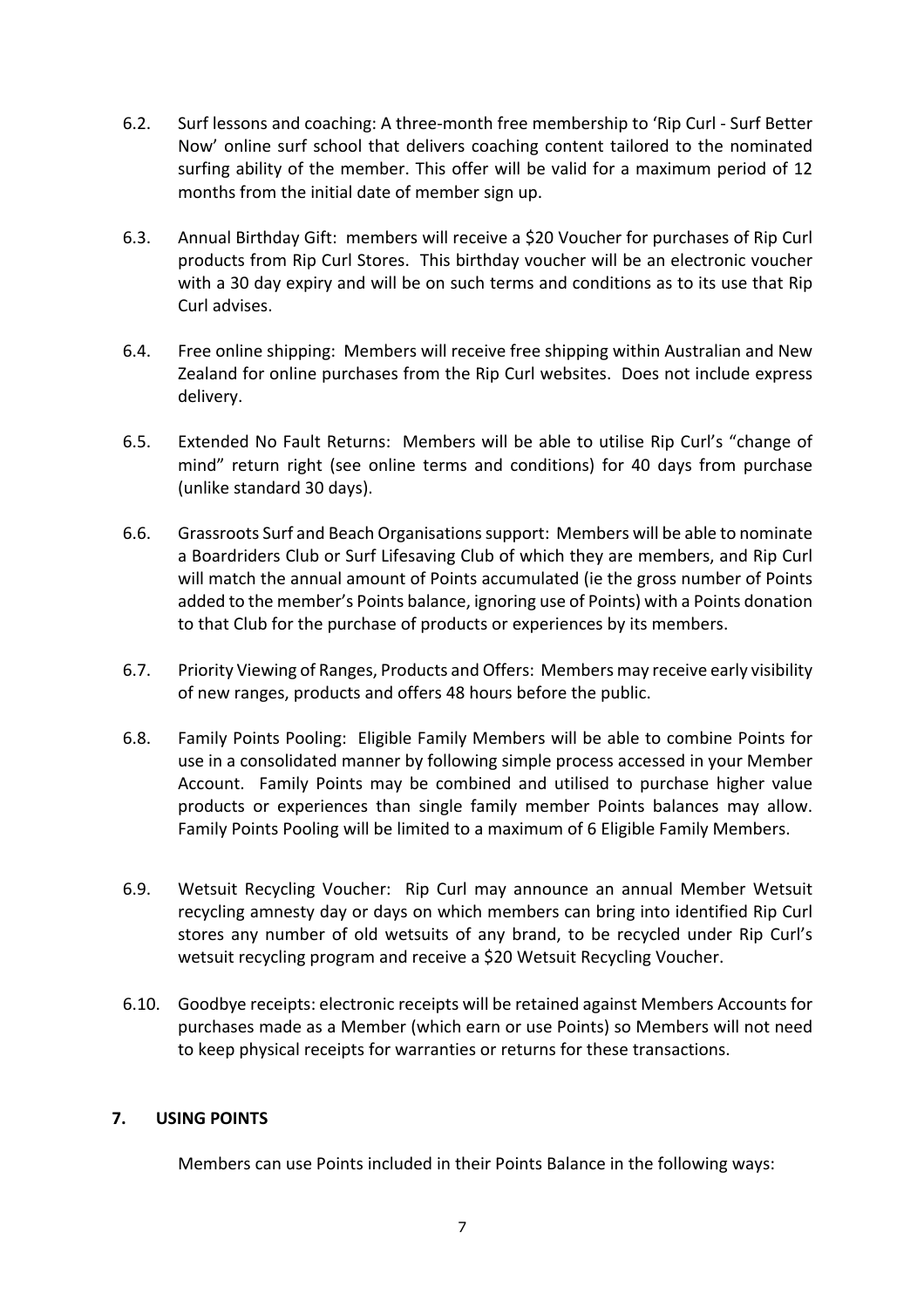- 7.1. To purchase Rip Curl branded products from Rip Curl Stores: Members will be able to use Points to purchase Rip Curl products in Rip Curl Stores or on Rip Curl Websites, based on the Points Value of their Points and at the applicable final retail price (after any discounts, and including GST). Points may be combined with cash to make purchases where the member's Points Balance is not sufficient to purchase a product. Points will not be able to be used in Multibrand Stores to purchase products.
- 7.2. To purchase Rip Curl Experiences: Rip Curl may from time to time offer unique experiences for purchase by members, through fixed price or auctions or other means, in its absolute discretion and on such conditions as it requires. Such experiences will only be able to be purchased by Points Balances (ie without cash top ups).
- 7.3. To help the World/Environment: Rip Curl will identify global charity partners of Club Rip Curl to which members can donate Points from their Points balance by following simple steps accessed through their Member Account.

#### **8. EXPIRY OF POINTS**

- 8.1. All Points in a Member's Points Balance will expire after 24 months with no Activity on the Member's Account.
- 8.2. A Member's Points Balance is automatically terminated and all Points will expire on:
	- a. The death of the Member.
	- b. Termination of the Member's Membership due to breach of any of these Terms.
	- c. The Member terminating their Membership.

#### **9. VOUCHERS**

Club Rip Curl Members may from time to time be issued with Vouchers. The following conditions apply when redeeming a Voucher granted to Members (in addition to any specific terms identified on the Voucher or at the time of issue of the Voucher).

- 9.1. Vouchers can only be used to purchase Rip Curl branded products from Rip Curl Stores by the Member to whom the Voucher was issued.
- 9.2. Only one Rip Curl Club Voucher of any kind may be applied to a single transaction.
- 9.3. Birthday Vouchers are valid for the 30 day period identified on the voucher only.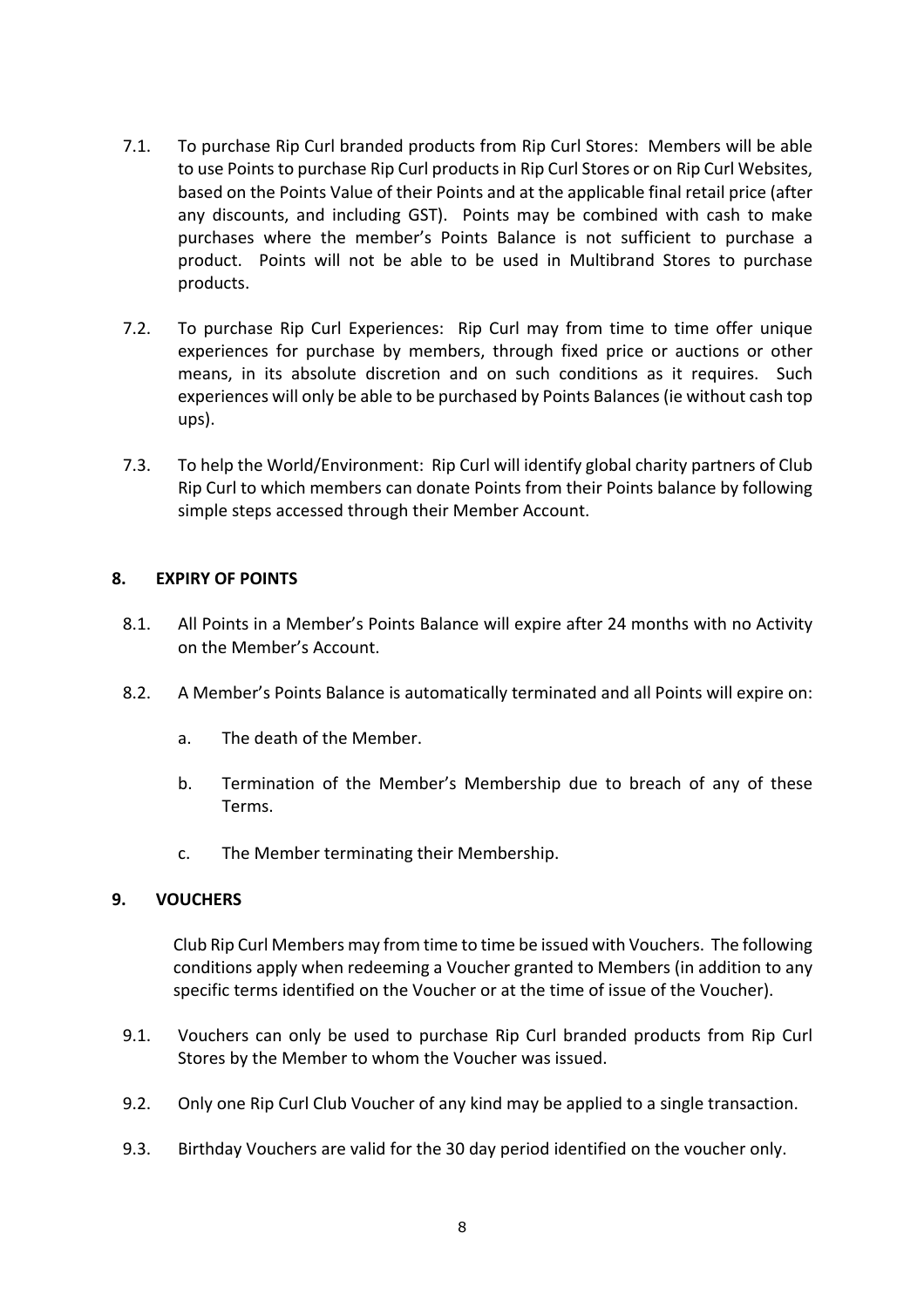- 9.4. Birthday Vouchers can be redeemed at any Rip Curl Stores.
- 9.5. Wetsuit Recycling Vouchers are single use Vouchers and valid for use only at the participating Rip Curl Store at which the wetsuit(s) were recycled on that same day and in a single transaction to purchase a wetsuit. Only one wetsuit Recycling Voucher will be issued to a Member no matter how many wetsuits are recycled by that Member.
- 9.6. Vouchers will automatically expire and terminate at the end of the validity period identified, and the remaining value of the Voucher will be lost automatically at this time.
- 9.7. To redeem a Voucher online, you must first log into your Club Rip Curl account and follow the redemption process in the Shopping Cart Summary.
- 9.8. Vouchers cannot be used to purchase gift cards or e-gift cards.
- 9.9. Vouchers cannot be exchanged for cash.
- 9.10. Unless identified as a single use Voucher (such as the Wetsuit Recycling Voucher), you do not need to use the entire value of a Voucher in a single transaction. Any unused balance will remain on the Voucher until the value of the Voucher has been used in full or the Voucher expires.
- 9.11. Vouchers can only be used/redeemed by the relevant Club Rip Curl Member. You will need to log into your Club Rip Curl account online or identify yourself as the Club Rip Curl Member in store, in order to use your Reward Voucher. Vouchers cannot be combined, including with other Family Members.
- 9.12. Additional Vouchers may be issued with such validity periods and on such additional or alternative terms as Rip Curl in its absolute discretion imposes and any such terms will to the extent of any inconsistency, override the above terms.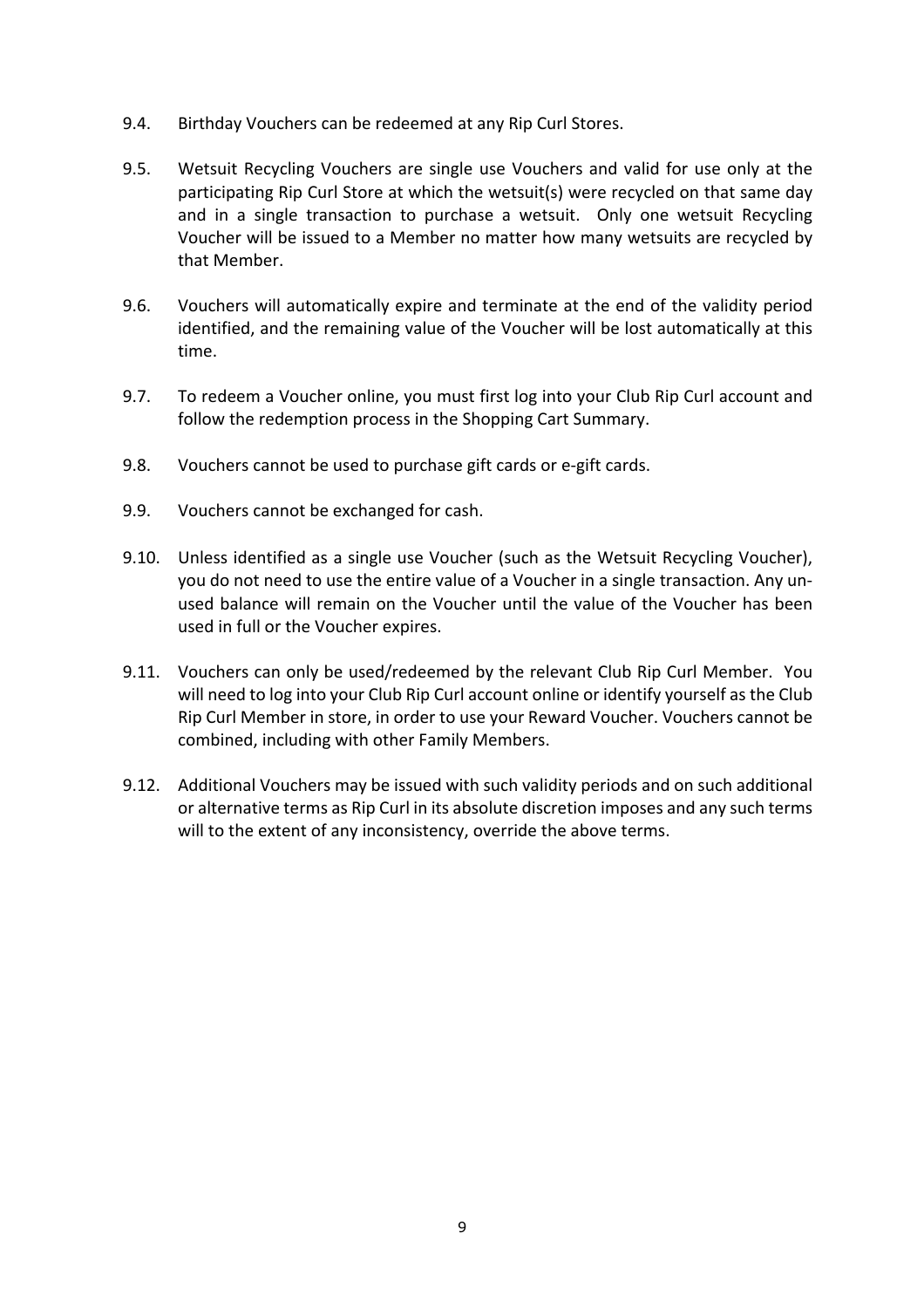## **10. REFUNDS**

- 10.1. Refunds to which a Member is entitled will be given in the form of currency used for the purchase (ie if Points were used to purchase a product that is returned for a refund, Points will be credited for the refund, or Points and cash used then Points will be credited to the extent used and cash refunded to the extent used). If and to the extent a Voucher was used for the relevant purchase, a replacement Voucher will be given as refund (with the same expiry date).
- 10.2. If multiple products were purchased using more than one form of payment (eg cash, Points, Voucher) and a product is returned for a refund, the following will apply up to the refund amount:
	- a. First, Points will be given as a credit up to the extent Points were used for the total purchase transaction;
	- b. Second, if the refund amount is not met, then if a Voucher was used for the the total purchase transaction, a replacement Voucher (of the same expiry date) will be issued up to the amount of the Voucher; and
	- c. Third, if the refund amount is still not satisfied, cash will be used.

## **11. MEMBER OBLIGATIONS AND RESPONSIBILITIES**

- 11.1. Members must not:
	- a. Engage in behaviour or act in any way that breaches these Terms and Conditions;
	- b. Engage in any illegal or fraudulent activities in regards to the gain of points under the membership; or
	- c. Attempt to sell, assign, transfer, acquire or use any Points other than in the allowable and outlined ways under these Terms and Conditions
- 11.2. Members are responsible for alerting Rip Curl of any omission or incorrect entry of Points within 6 months of any Activity outlined as granting the member points under these Terms and Conditions.

## **12. COMMUNICATIONS WITH RIP CURL AND OPTING OUT**

- 12.1. When joining Club Rip Curl your information is collected so that we can communicate with you as a Club Rip Curl Member and provide you with offers and information from Rip Curl. By providing your information you agree to be contacted for this purpose.
- 12.2. You can opt out of receiving marketing information and communications at any time if you chose to do so through your Member Account, or by clicking on the unsubscribe link in any email we send you. Opting out in this way will not result in termination of your Club Rip Curl Membership.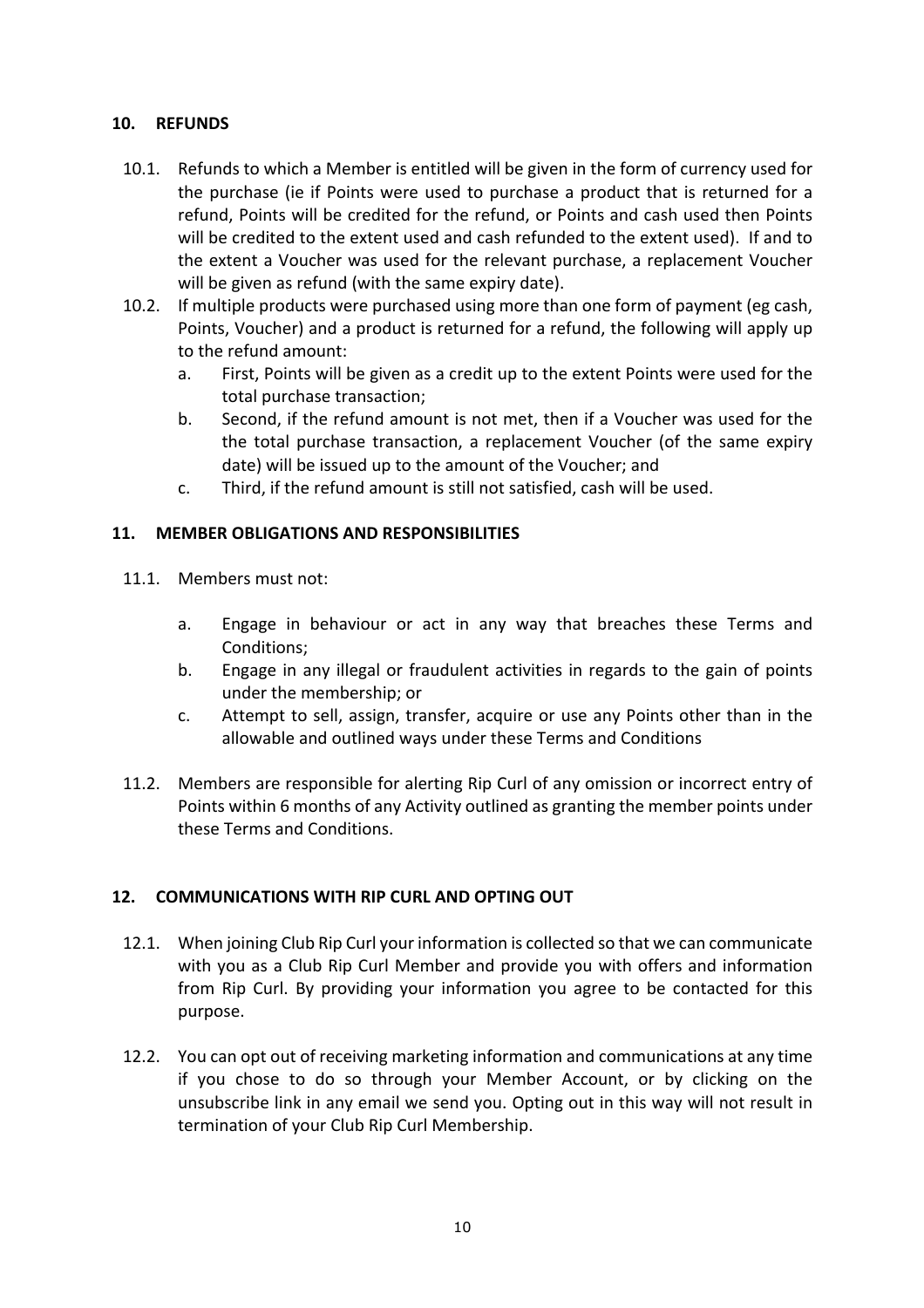- 12.3. Members may elect to terminate their Club Rip Curl Membership at any time by notifying us. Any Points held at this time will be cancelled and you will be unsubscribed from receiving marketing information and communications.
- 12.4. Each Member acknowledges that Rip Curl collects, uses and discloses information about the Member, in accordance with the Privacy Policy available on the Rip Curl website, which contains more detailed information about how a Member's personal information is processed.
- 12.5. This section survives the termination of these Terms and of Club Rip Curl.

## **13. TERMINATION OR SUSPENSION OF CLUB RIP CURL MEMBERSHIP**

- 13.1. Rip Curl gives no warranty as to the continuing availability of Club Rip Curl and reserves the right to suspend or terminate the Club Rip Curl program at any time. We will endeavour to provide you at least 3 months notice if we decide to do this. Members will be able to redeem existing Points Balances during this notice period subject to these Terms, and all accrued Points remaining on termination will lapse.
- 13.2. The breach of any of these Terms may result in immediate termination of your Club Rip Curl Membership and immediate loss of any Points Balance and other Benefits. Rip Curl reserves the right to review Members details and audit Members' Points Balances to confirm that the Member is and remains an Eligible Person and/or is entitled to their Points Balance, and may suspend a Member's Club Rip Curl Membership during any such review (during which time Points may not be redeemed).
- 13.3. In the instance that your membership is suspended or terminated you will not be entitled to any compensation for existing Points or Benefits.

## **14. OTHER IMPORTANT TERMS (SEVERABILITY, LIABILITY AND CHANGES)**

- 14.1. By accepting Club Rip Curl membership and any of its Benefits or other services, you agree to these Terms and any variation to them. You also agree to provide Rip Curl with any changes to your contact details from time to time.
- 14.2. Rip Curl may amend these Terms and Conditions from time to time, including the Benefits available. Rip Curl will make all reasonable efforts to communicate changes using such methods including, but not limited to, the Club Rip Curl Newsletter, emails provided to the email address provided by the Member in their Member Account, the Member's Rip Curl web account, text message or push notification. In the instance that these Terms and Conditions are amended, the changes will take effect from the time the amendment is made or its stated effective date, and continued Activity will be taken as acceptance of these changes.